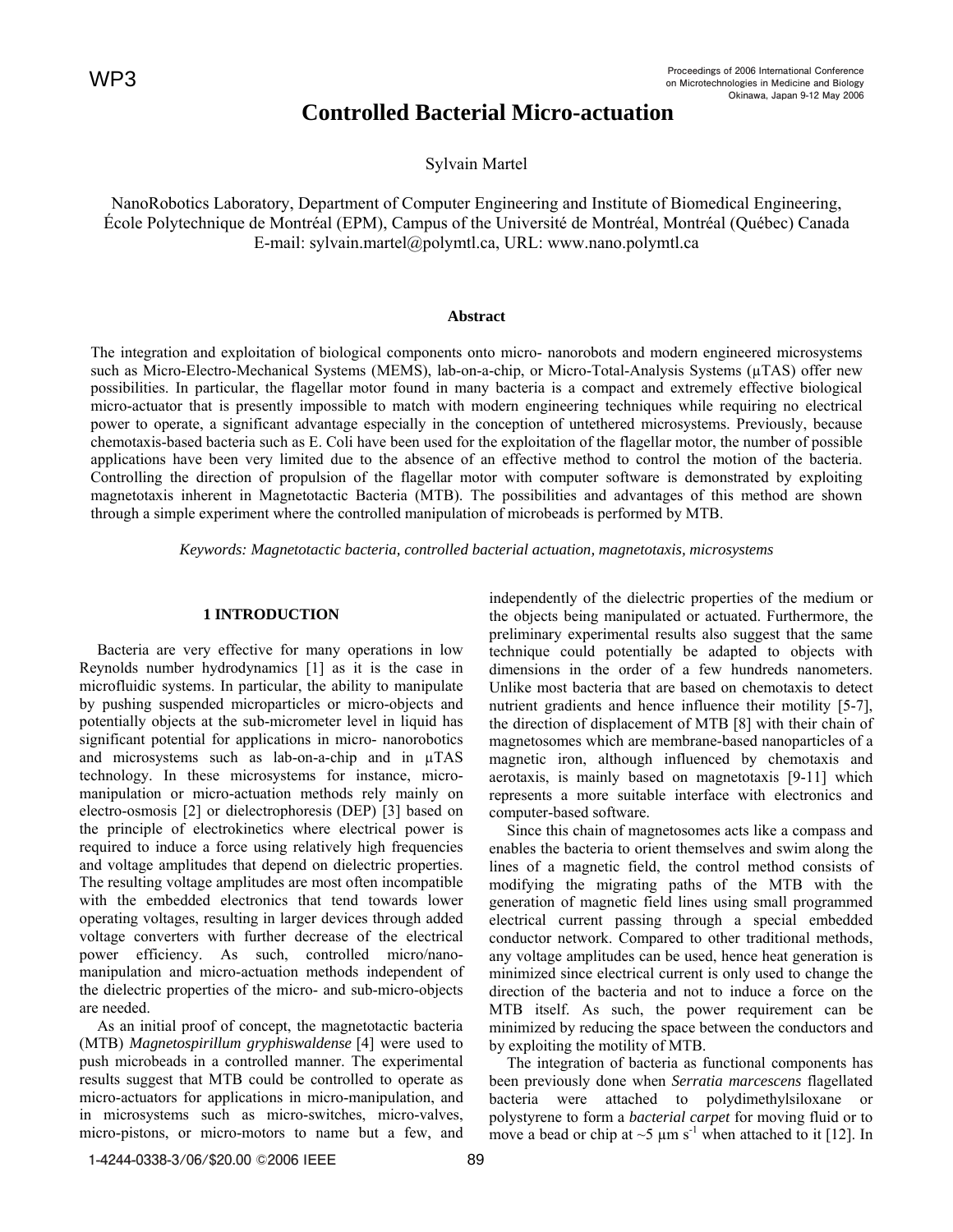previous examples [12,13], bacteria were acting without external control. Without coordination, not only the propulsion force F generated by N bacteria attached to an object of size L will scale like F  $\alpha$  N<sup>1/2</sup> assuming N  $\alpha$  L<sup>2</sup>, but the displacement paths would result into the so-called runand-tumble strategy that can be explained by a chemotaxis model [14] while remaining unpredictable. But controlling the direction of motion of N bacteria attached to an object of size L may scale like F  $\alpha$  N. The motility of MTB have been exploited in the past through the use of permanent or electromagnets, typically in mass-scale applications such as low field orientation magnetic separation (OMS) [15] being a process in which motile, magnetic field susceptible MTB can be separated. Although controlled micromanipulation of MTB using micro-electromagnets arrays where the MTB are the entities being manipulated have also been described [16,17], the integration of MTB as functional components or controlled micro-actuators within a system and especially for the controlled manipulation of micro-objects or micro- nanoparticles has not been reported.

 In our knowledge, the concept of magnetotactic bacteriabased systems (MBS) is introduced for the first time and it refers to the integration of living MTB as integral components in engineered systems (or microsystems) capable of orienting their motion according to a particular task.

### **2 SELECTION OF THE BACTERIA**

 Several types of MTB exist and can be found all over the world. Presently, the selection process for the type of MTB is constrained since only a few types can be cultured in artificial or laboratory conditions. The three main types of MTB that we are presently considering in MBS are known as the *MV-4*, *MC-1*, and *Magnetospirillum gryphiswaldense*. The *MV-4* bacterium is the smallest MTB with a length of  $\sim$ 0.5 um and swimming speeds in the range of  $\sim$ 30-80 um/s. The *MC-1* bacterium has a diameter of  $\sim$ 1.0  $\mu$ m and it is the fastest MTB that we know so far with swimming speeds in the range of  $\sim 80-200$  µm/s. Both previous types have two bundles of flagella on one side of the cell and they are classified as polar MTB because they swim (in salt water) persistently in one direction along the magnetic field. The *Magnetospirillum gryphiswaldense* bacterium which usually lives in fresh water has a length varying between  $\sim$ 1 and 3  $\mu$ m with a width of ~0.5  $\mu$ m. This MTB has swimming speeds in the range of ~40-80  $\mu$ m/s. The cell has two bundles of flagella on both ends. These MTB swim in both directions along the magnetic field lines with frequent reversals of swimming directions with approximately the same number of bacteria swimming in each direction. Because of this behavior, they are classified as axial MTB. *Magnetospirillum gryphiswaldense* bacteria typically show the best result in term of synthesis of magnetosomes with a longer chain than the ones typically found in other MTB and hence, may show a faster response to a directional change of a low magnetic field. This long chain of magnetosomes imparts to the MTB

a magnetic moment that generates sufficient torque so that the bacteria can align themselves to magnetic field lines. Compared to *MC-1* and *MV-4* with a number of magnetosomes varying typically between 5 and 12 or 14, the chain can have up to  $\sim 50$  cubo-octahedral magnetosomes (Fe3O4) when grown by micro-aerophilic *Magnetospirillum* strains and a micro-aerobic fermentation procedure [18]. Bacteria showing the most motility from observation under a microscope with the best response to magnetic field from a permanent magnet or from experimental platforms such as the one depicted in Fig. 1 can be selected as the best candidates to be embedded in MBS.



Fig. 1. Schematic (not to scale) of an experimental counter-directional electromagnetic grid,  $S = 500 \mu m$ ,  $W = 2 \mu m$ , and  $d = 1 \mu m$ . The distance W is used to let the light to pass through the observation pool located in the middle for observation by the microscope in transmission mode which is essential in achieving better phase contrast for the detection of the bacteria. Arbitrary North and South wires have electrical currents circulating in opposite directions and controlled by computer software. The simulated distribution of the electromagnetic field is also shown (top right).

## **3 PROOF OF CONCEPT**

 Initially, chaotic displacements (Fig. 2a) are observed when no magnetic field is applied. A simple example (Fig. 2c), among many successful results, validate the controlled manipulation of microbeads by MTB using *Magnetospirillum gryphiswaldense* bacteria in this particular case. In this specific example, the direction of a manipulated microbead that was self-attached to the bacteria through a special process was shifted  $\sim 30^{\circ}$  anticlockwise after  $\sim 2.5$ seconds. The traces of the movements of the microbead or bacteria were obtained simply by the superposition of images taken at different time. The control of the movement of the MTB was performed in some cases using permanent magnets and in other experiments a simple program written in C++ and compiled prior to the experiment was coded to change the direction of the MTB through special electro-magnetic grids on platforms similar but adapted from the one depicted in Fig. 1.

 The experimental grids were simulated and conceived to achieve a uniform field within the observation pool. A constant magnetic field through the observation pool guaranteed that the magnetic moment of the magnetosomes chain would not interact with the magnetic field gradient, but rather functions as a navigational compass using the general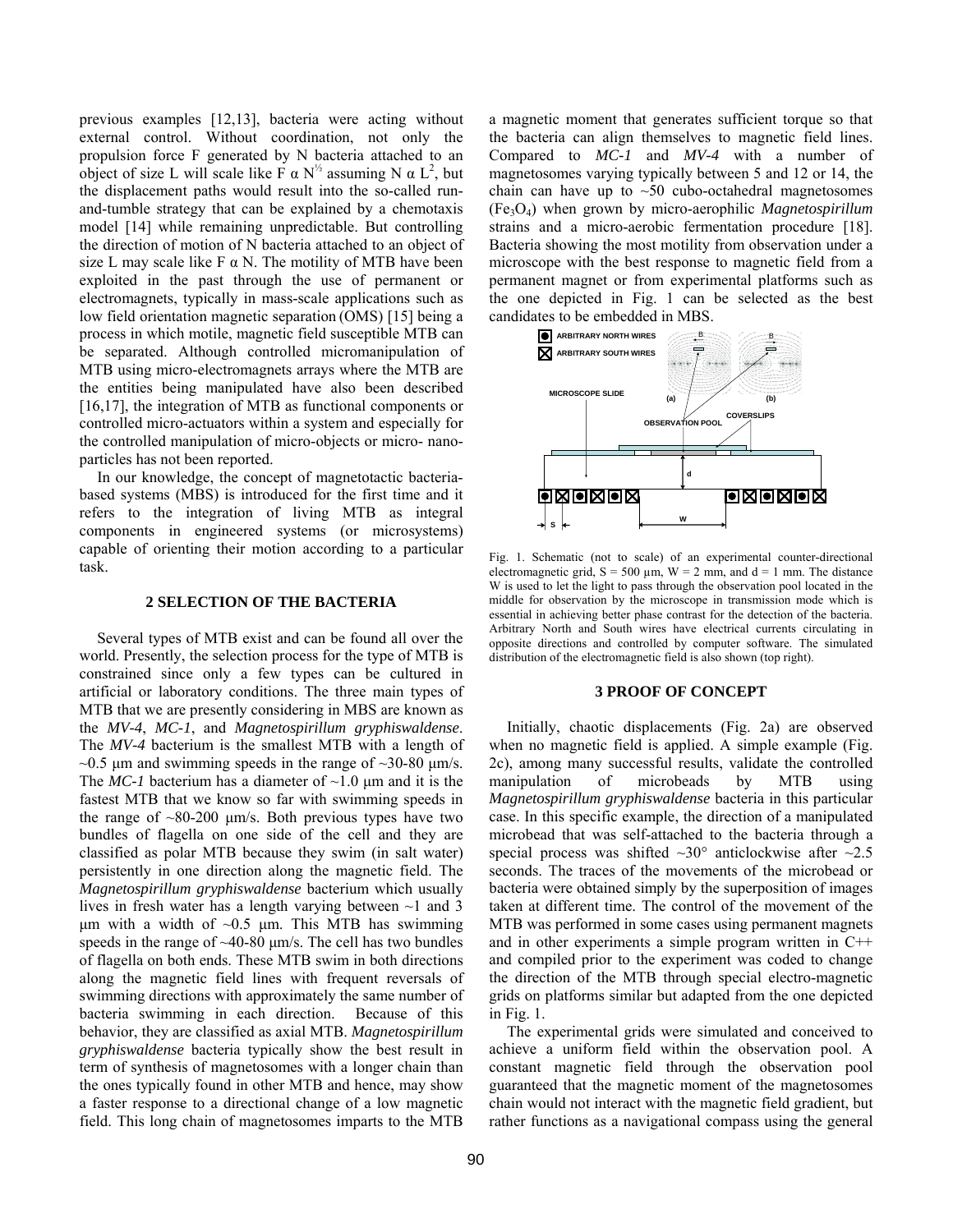torque [19]. Observation under an optical microscope also confirmed that each microbead was pushed by a single and not by several MTB. The directions of the movements of the mobile microbeads were similar to MTB in the same medium but not attached to a bead (Fig. 2b)



Fig. 2. Example of controlled manipulation of a microbead being pushed by one MTB in fresh water at room temperature. (a) Chaotic movements of the MTB when no artificial magnetic field is applied. (b) Trace showing the path of one MTB not attached to a microbead during manipulation. (c) Trace showing the displacement of one 3  $\mu$ m microbead pushed by a single MTB with a controlled change in the direction of the path. (d) Initial position of the mobile microbead. (e) Position of the mobile microbead when directional change is applied. (f) Final position of the manipulated microbead. Images have edges corresponding to 36.0  $\mu$ m.

The video analysis gives an average speed of 7.5  $\mu$ m s<sup>-1</sup> with a peak velocity of 20  $\mu$ m s<sup>-1</sup> for a set of microbeads being manipulated by a single MTB. Since the viscous drag on a sphere is proportional to its radius and knowing that the cell body of the MTB is smaller than the diameter of the microbead being pushed, an average speed of 7.5  $\mu$ m s<sup>-1</sup> and a peak speed of  $20 \mu m s^{-1}$  would correspond to an average and a peak velocity of the MTB without the bead of 22.5 µm  $s^{-1}$  and 60 µm  $s^{-1}$  respectively. These values appear to be consistent with previously measured speeds of the MTB but the recorded average speed of this particular sample of MTB was below typical average speeds of other samples of *Magnetospirillum gryphiswaldense* bacteria or other types of MTB such as *Magnetospirillum* sp. AMB-1 cells where an average swimming speed of 49  $\mu$ m s<sup>-1</sup> with a standard deviation of 20  $\mu$ m s<sup>-1</sup> has been recorded [20]. Many factors could explain such low average motility but were not investigated in this particular study. Nonetheless, there is no apparent reason to believe that higher average velocities could not be achieved. This suggests that a single MTB could move a bead of 3 μm, 10 μm, and 100 μm in diameter with an average speed of  $\sim$ 16.3, 4.9, and 0.49  $\mu$ m s<sup>-1</sup> respectively, corresponding from Stokes' law, to a thrust of  $\sim 0.5$  pN per MTB. Furthermore, since the low Reynolds number drag also scales like the size of the object, we can expect higher velocities with more MTB attached to larger objects. The experimental results also show that the frequency response of *Magnetospirillum gryphiswaldense* bacteria to rotate 180° was  $\sim$ 2 Hz ( $\sim$ 1 Hz for a 360° rotation). Preliminary experimental tests also showed that a much higher thrust would be available with the use of *MC-1* bacteria and more interesting is the fact that preliminary experiments also showed that they could swim efficiently in blood but for a

limited amount of time apparently because the temperature of the blood is well above room temperature.

 Measurements by video analysis also showed some small variations in velocity of the mobile microbeads. Although not confirmed yet, we believe that these variations in velocity may be attributed to some extents to collisions with other microbeads and the effects of neighbor bacteria. For instance, from previous observations [12], we can expect that the speed of a bacterium or a mobile microbead will be affected by any bacteria within a range of  $~50 \mu m$  ahead of it with a larger probability of occurrences with higher concentrations of bacteria.

 This example alone of a microbead being pushed by a MTB may lead to many applications. For instance, by coating the beads with targeting agents, many applications in bio-engineering, genomics, and medicine, to name but only a few fields, may become candidates for this technology. This is particularly true for miniature detection and analysis systems and field instruments

# **4 CARACTERISTICS OF THE AQUEOUS MEDIUM**

 The motion behavior of the MTB can be influenced by many factors. For instance, such motion behavior could in some cases vary through the life span of the bacteria which can be extended for relatively very long periods of time depending on living conditions. But the medium itself can also have an impact on the motion behavior. The main potential mediums where MTB could operate in the context of micro-robotics and in micro-systems are fresh or salt water, and potentially blood. As such, a proper type of MTB must be selected to operate in one of these particular mediums. Furthermore, the level of oxygen in the medium must typically be kept low if longer operations are suitable. Other main characteristics of the medium that will typically have an impact on the motion behavior of the MTB are the level of toxicity, the viscosity, and the temperature. This also may lead to the use of MTB as biological sensors based on variations of their motion behaviors due to changes occurring for one of these characteristics. It appears that there is a linear relationship between the concentration of toxic chemical and swimming speed, a reliable parameter for measuring the total environmental toxicity [20].

 Beside the environmental temperature fluctuations, the energy dissipated by the embedded electronics (although it would typically be very small) could cause a rise in temperature that could indeed be a potential concern for extremely low volume of aqueous medium in proximity. In [21], torque-speed curves for a flagellar motor are given taking into account the viscosity of the fluid and variation in temperature. At low rotation speeds (such as in more viscous mediums), the motor appears to operate near thermodynamic equilibrium where the rate of displacement of internal mechanical components or translocation of protons are not limiting. The transition between the low speed and highspeed regimes (the knee) shifts to lower speeds at lower temperatures, and the rate of decline of torque with speed